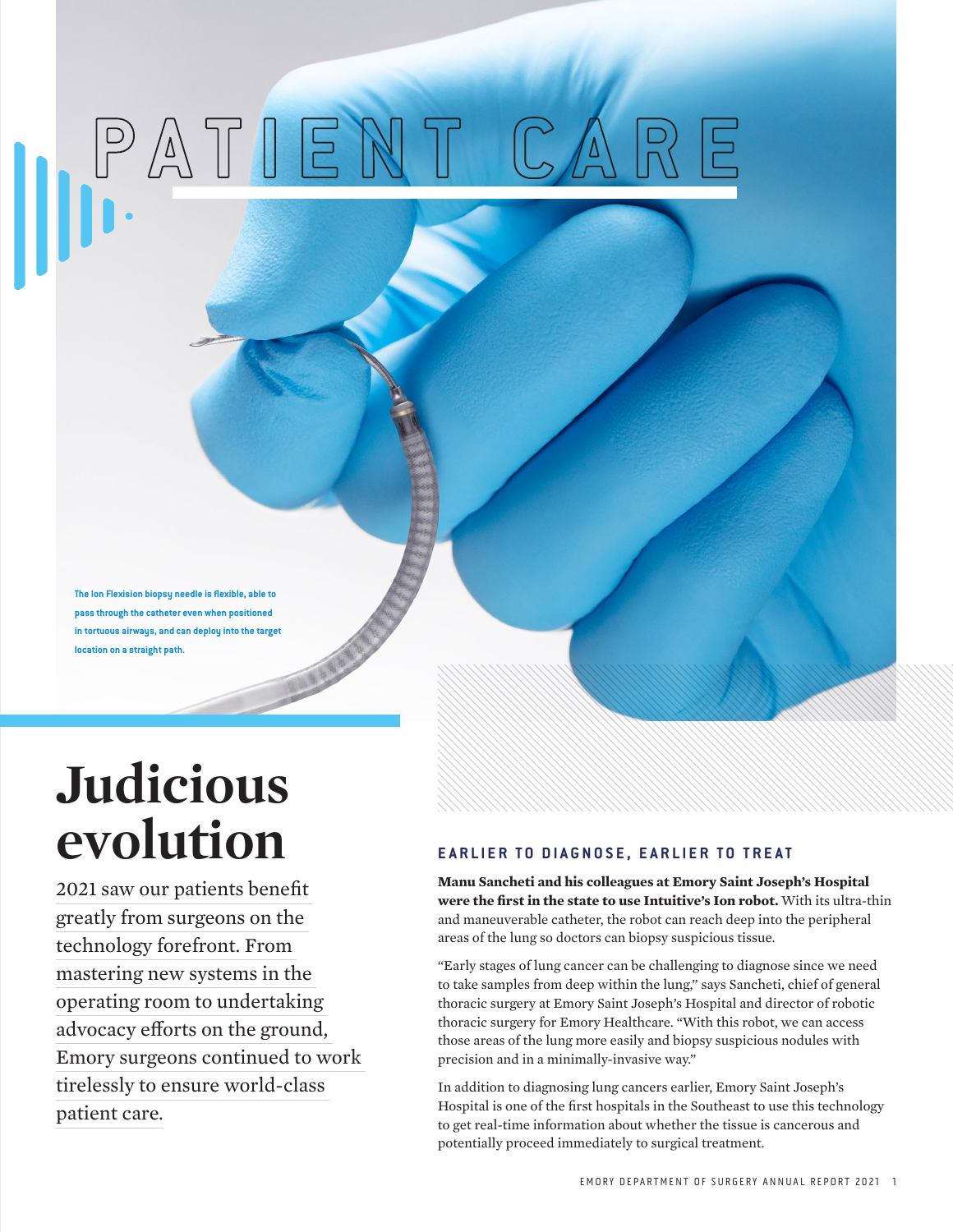## **PATIENT CARE**

**Onkar Khullar and Manu Sancheti. Both did their cardiothoracic surgery residencies on a general thoracic track at Emory.**



"When we use the Ion in our hybrid operating room alongside the da Vinci surgical robots, we can diagnose early-stage lung cancers and treat them all in the same surgical session," Sancheti says. "This revolutionizes the treatment process, allowing us in some cases to shave weeks off the treatment regimen, which typically involves multiple appointments. Patients are relieved, and excited about our use of novel and advanced technology."

During the robotic-assisted bronchoscopy, the surgeon uses a controller with a heads-up display to navigate the camera-equipped catheter along a pre-planned path through the lung airways. With its 3.5-millimeter size and ability to articulate 180 degrees in any direction, the Ion can reach all 18 segments of the lung. Once the surgeon approaches the targeted area, they can then biopsy the suspect tissue.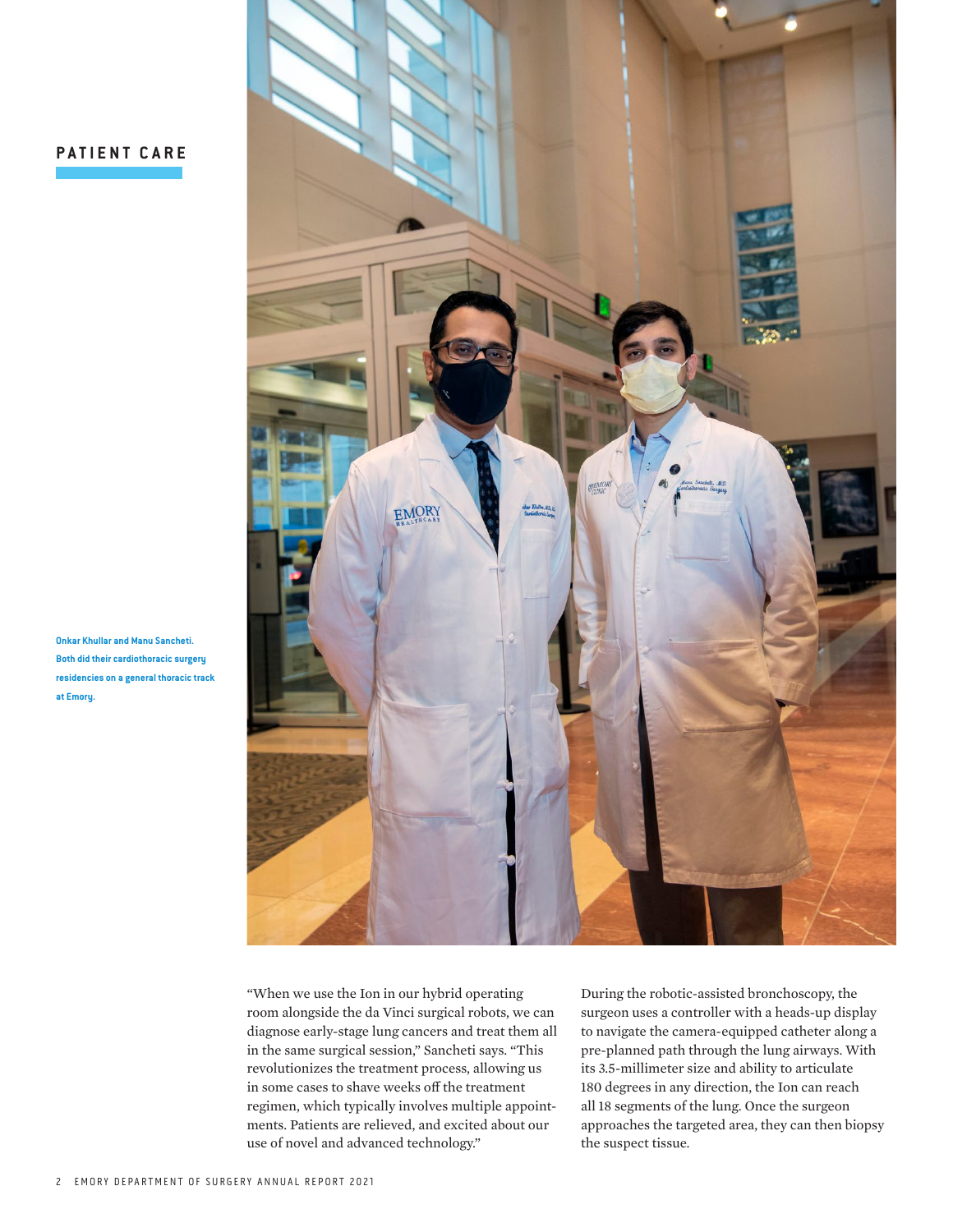"When performing bronchoscopies for lung nodule biopsy, we now have an unprecedented level of precision due to the advanced features of this robotic navigation," says Alejandro Sardi, an interventional pulmonologist at Emory Saint Joseph's Hospital. "This is just the latest step in our efforts to diagnose earlier and provide better outcomes for patients at Emory Saint Joseph's Hospital."

#### **A N O T H E R F I R S T**

**In August 2021, Manu Sancheti and Onkar Khullar successfully performed Georgia's first robotic-assisted tracheobronchoplasty to treat tracheobronchomalacia (TBM) at Emory University Hospital Midtown.** The team reports

that the patient responded well to the surgery, and has a muchimproved quality of life.

While uncommon, TBM is progressive and debilitating and occurs when tracheal tissue becomes soft, weak, and redundant. The consequence is frequent collapsing of the airway. As a result, patients experience severe coughing, wheezing, recurrent pneumonia, and difficulty breathing.

"Doing a tracheobronchoplasty for TBM involves placing mesh stenting on the back of the trachea to reinforce the airway and ease symptoms, and has traditionally been performed with an open approach," says Khullar, whose faculty responsibilities include serving as associate program director for the thoracic surgery program of the cardiothoracic surgery residency. "Doing the procedure robotically offers a minimally invasive option, and gives surgeons more bandwidth to make the complex technical maneuvers necessary to complete the surgery."

Robotic-assisted tracheobronchoplasty allows surgeons to reconstruct the airway walls with precise control of tiny instruments on four thin robotic arms, resulting in smaller incisions, less pain, and quicker recovery.

"The robot works well in the limited space of the chest cavity because of the articulated wrist-action of the instruments," says Sancheti. "Even with the small skin incisions, the improved dexterity allows us to sew the mesh in a small area more efficiently and effectively. The 3D camera also provides excellent visualization of the surgical area."

A formidable surgical team, Khullar and Sancheti have considerable robotic surgery experience. Khullar initiated a robot-assisted general thoracic surgery program at Grady Memorial Hospital in 2018 that has grown to approximately 50–75 cases annually. Sancheti developed a robotic thoracic surgery curriculum for cardiothoracic surgery residents. He trains thoracic surgeons from all over the world in robotic surgery, and assumed direction of Emory Healthcare's robotic thoracic surgery program in 2017. Additionally, he shaped the robotic thoracic surgery program at Emory Saint Joseph's Hospital into one of the busiest programs in Georgia and the entire Southeast. To date, the program has performed over 650 robotic procedures, including robotic bronchoscopy.

"Doing the procedure robotically offers a minimally invasive option, and gives surgeons more bandwidth to make the complex technical maneuvers necessary to complete the surgery."

**——ONKAR KHULLAR**

#### **JOURNEY TO UPGRADE**

**Surgeons take on disease, injury, and catastrophe daily for their patients. Some go even further, doggedly navigating bureaucracies to help thousands of people, most of whom they'll never meet.** General and GI surgeons Jackson Slappy, Ankit Patel, and Jon Pollock worked together to do just that, and now patients can choose robotic surgery as an option at the Atlanta Veterans Administration Healthcare System.

"Robotic surgery offers incredible benefits for our veterans, the most significant being equal or better results compared to older surgical methods. It's extremely gratifying to be able to make this technology available to them," says Slappy, chief of general surgery at the Atlanta VA at the time; he departed from Emory in January 2022 to become chief of staff at the Columbia VA Healthcare System.

Slappy performed the facility's first robotic procedure in mid-April 2021, effectively commemorating the hospital's acquisition of a da Vinci robot-assisted surgical platform in culmination of a years-long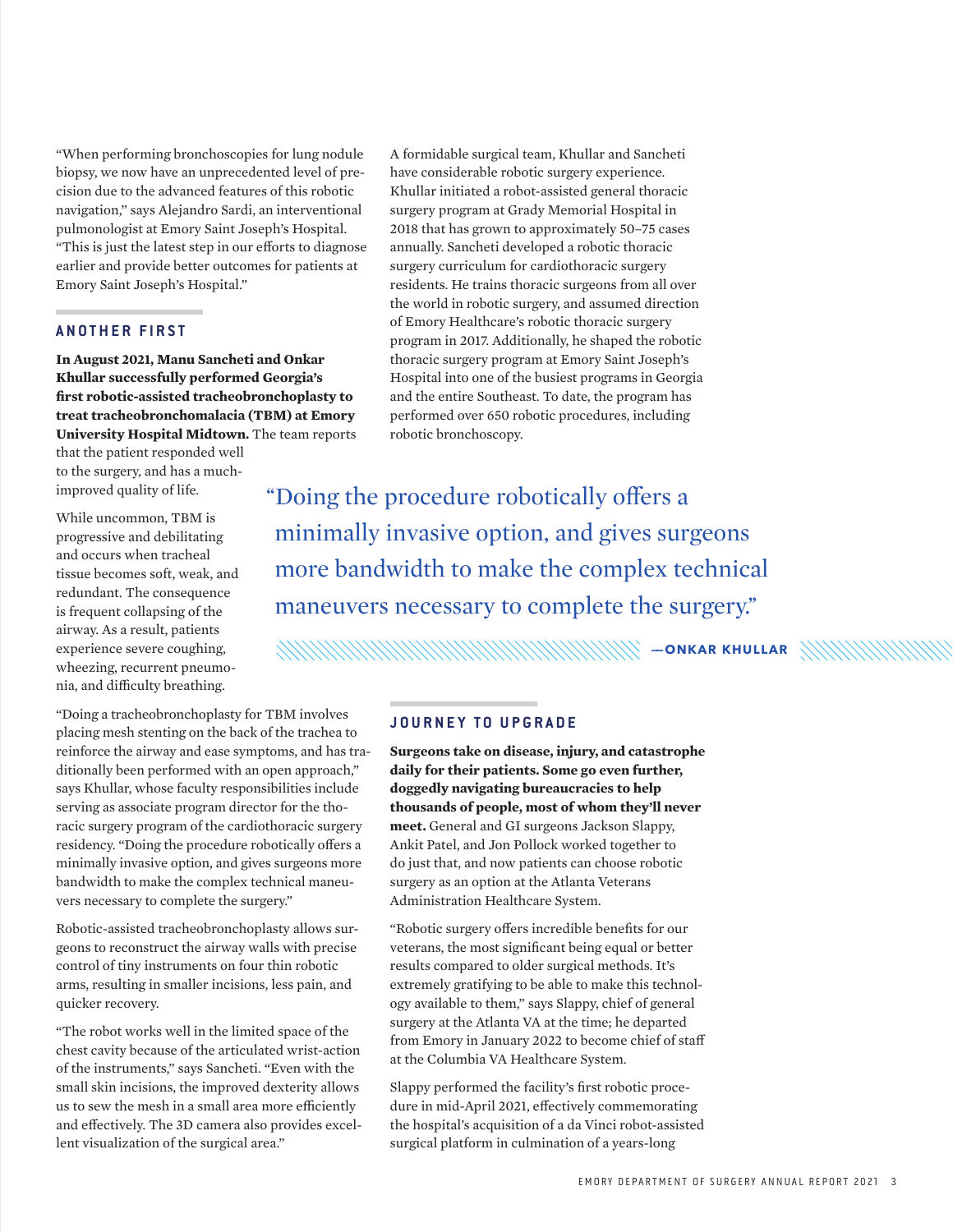

**Patel with the robot. Part of Slappy and Pollock's training in robotic surgery involved working with robotic simulators at Emory.**



 $\overline{2}$ 

Number of robotic procedures performed in 2021 (estimated)



VA surgeons credentialed to use the new system



**6 general | 2 urology 1 thoracic | 1 GYN**

Number of surgeons to ultimately be credentialed